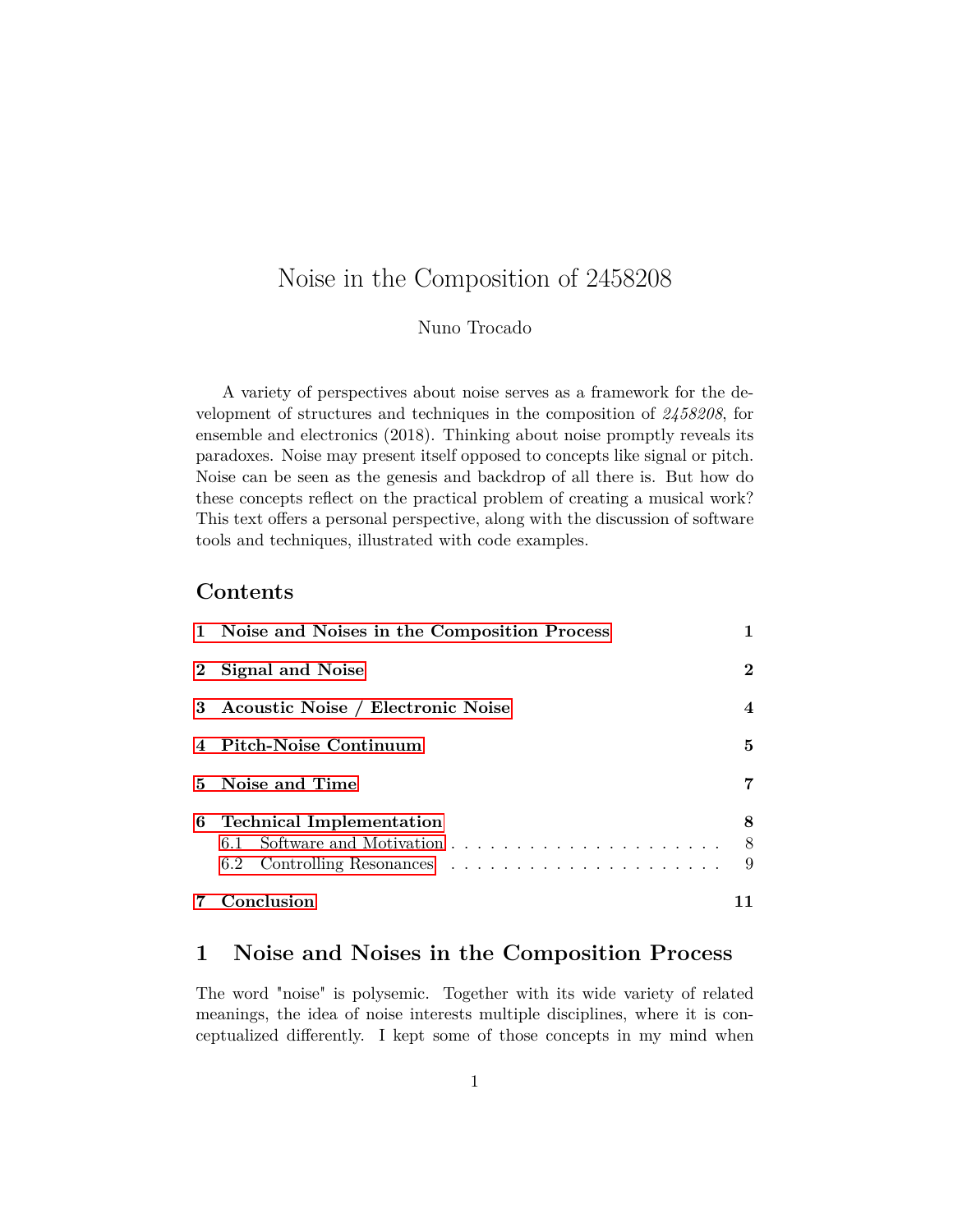composing *2458208*. They matter to me as part of the writing process, but I did not intend to make a either "noisy piece" or a piece of "noise music". The ideas themselves are not embodied in the piece—I also didn't intend for it to have a "conceptual art" component. Lastly, it's perfectly acceptable to me if in the end no idea of noise comes through to the listener. It belongs more to the means than to the results of the composition, it's a tool, an inspiration, comfort and guidance to overcome the hardship of the white page.

Of the multiple faces that noise presents us, I was being particularly mindful of noise as the anti-pole of pitch. This will be expanded in Section [4.](#page-4-0) Just as a mere illustration of the tools and techniques that I used with the purpose of bringing forward that idea in the electronic generation of very specific sonic material, Section [6](#page-7-0) provides some computer programming examples. I would say that the techniques are perhaps mundane and their implementation unnoteworthy, but I believe that the tools used are a little out of ordinary, enough to warrant a mention in this text, and offer some promise for all with the predisposition to use them.

There are multiple aspects involved in the creation of a musical piece. Some are a product of systematic intentional reflexion by the composer, while others are unconscious and/or intuitive. Generally, I aim to keep the former in the preliminary phases of composing, to populate the imagination with musical ideas. But after that, having experimented with rigorous things like algorithms and formal processes, I prefer to be unconstrained by the results and proceed "by ear" as much as possible. All in all, this text is concerned with just a small cross-section of the more intentional and reflective aspects.

## <span id="page-1-0"></span>**2 Signal and Noise**

Other than that particular aspect (but clearly not unrelated), noise is an interference, a perspective put forth by information theory. Noise obscures the signal on its transit, from the emitter to the receiver, through the communication channel (Shannon, [1948\)](#page-11-0). This conception was then extended from a strictly communicational problem and incorporated in the realm of aesthetics. For example, Abraham A. Moles—philosopher, engineer and collaborator with Pierre Schaeffer—understood noise as the destruction of the elements of sensation, and gave it a central role on the development of an experimental methodology for aesthetics (Moles, [1957\)](#page-11-1):

Ainsi, l'un des procédés de découverte les plus généraux de l'es-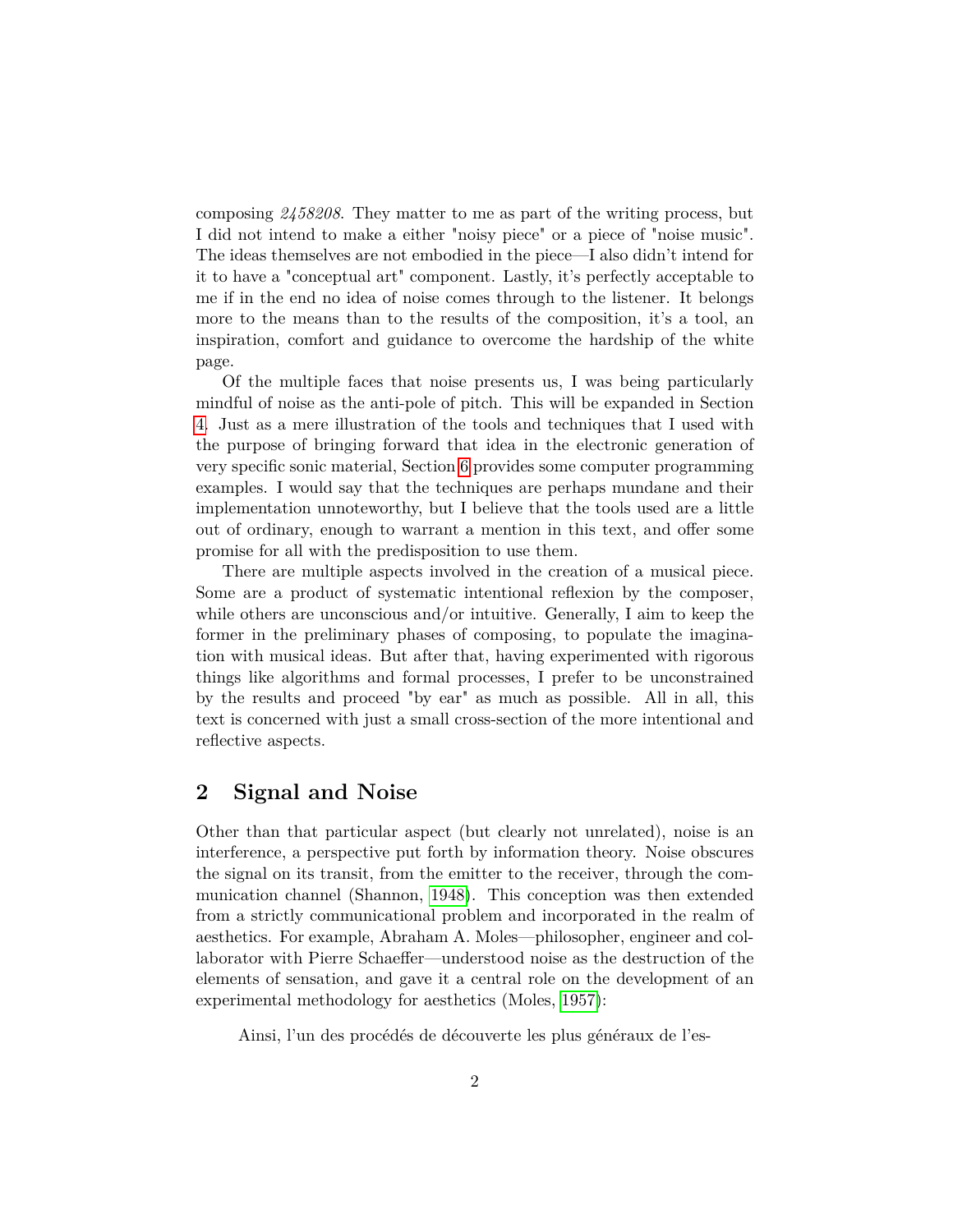thétique consiste, sur la base de la matérialité de l'oeuvre d'art, à détruire progressivement celle-ci par quantités connues, et à suivre les variations de sensations esthétiques, de valeur, de connaissance de l'oeuvre en fonction de cette destruction (p. 239).

The break-up produced on the unrolling of the aesthetic message generates a kind of filtering that brings forward its semantic aspects.

This advantageous aspect of noise, perhaps surprisingly, finds an echo in the inner workings of the human brain itself. Noise in this domain is connected to imprecisions of cellular operations within an ensemble of neurons, or transmission timing fluctuations that affect the synchronism between ensembles of neurons. Some researchers argue that this inherent noise is beneficial for the cognitive and behavioral functions of the brain (Rolls & Deco, [2010\)](#page-11-2). A related phenomenon is that of *stochastic resonance*, where the presence of noise in a nonlinear system is better for the output signal quality than its absence. It's a matter of debate the exact identification of the mechanisms through which the brain exploits randomness provided by noise, and what is the functional role of noise in the brain, nervous system and other areas of biology (McDonnell & Abbott, [2009\)](#page-11-3).

The counter-intuitive idea of adding noise to a system in order to improve its output is also useful in many other domains. Notably, it's part of the process of *dithering*, where adding noise reduces the impact of quantization errors in the digital processing of an audio signal (Vanderkooy & Lipshitz, [1984\)](#page-11-4).

Coming back to the abstract model proposed by information theory, and specifically to the problem of music making, the interference, fluctuations, affection or destruction of the signal are achieved through the injection of elements that don't belong to the ecology of the original material. But at the receiver's terminal, less signal will be present overall. Paradoxically, noise is at the same time a *plus* and a *minus*, corresponding both to an additive and to a subtractive procedure. Moreover, if noises are extraneous entities, they are warmly invited *into* the music, where they finally belong. In the end, the noise *is* the signal. This is archetypal of our relationship with noise, whose paradoxes are aptly summarized in the title (and content) of a book by Garret Keizer, *The Unwanted Sound of Everything We Want: A Book About Noise* [\(2010\)](#page-11-5).

Here are some of the practical techniques that I used when composing *2458208*, and that in my view are informed by this idea of noise:

• added elements: appending unrelated pitches to a harmony, clustering tones to produce complex spectra, accreting new subdivisions to a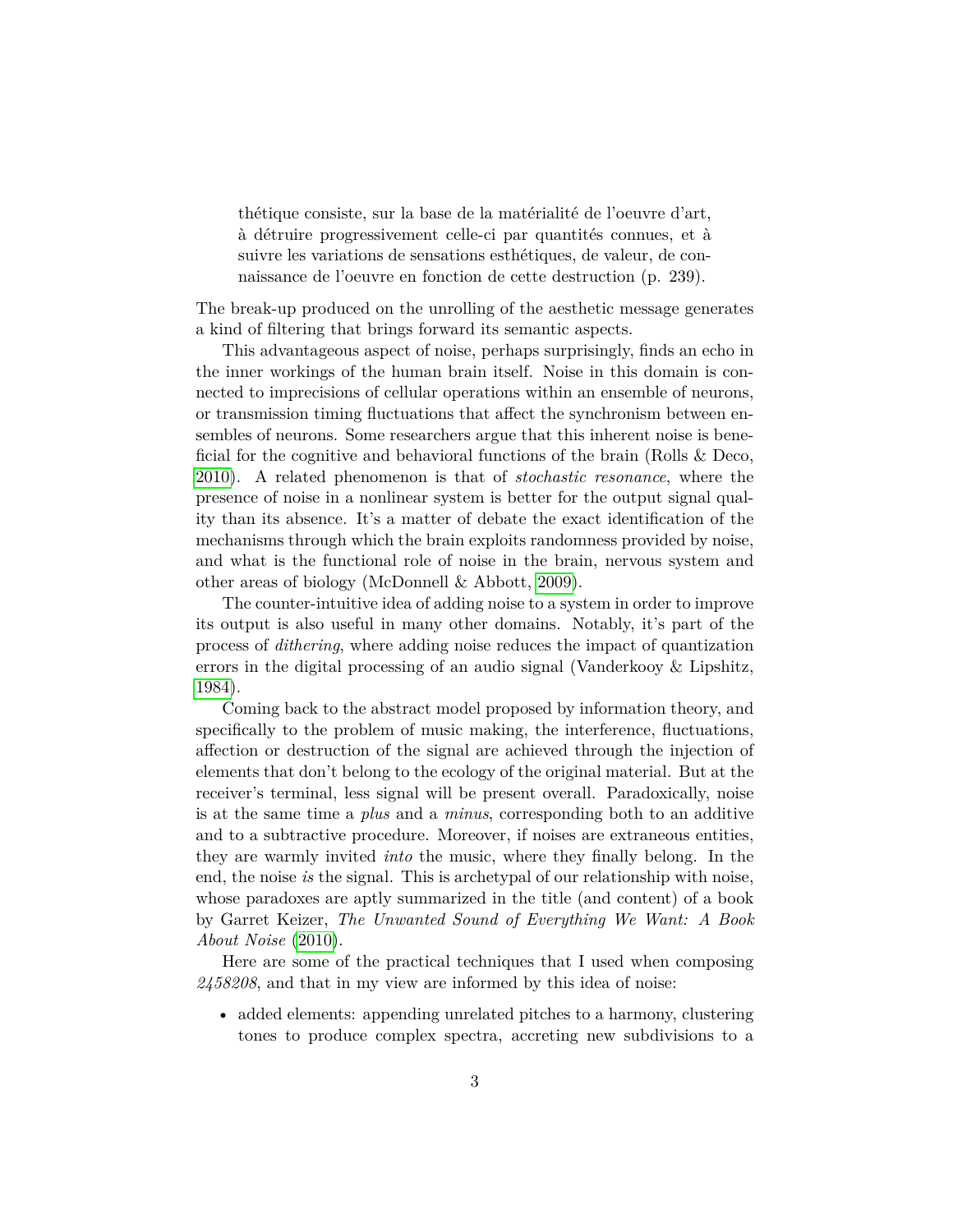stable/regular rhythmic figure;

- editing as a process: very dense gestures from which numerous individual particles are then removed or obfuscated;
- mash-up of layers; partial or integral superposition of material that was initially thought out to be sequential, and, reciprocally, temporal chopping of simultaneities;
- algorithmic noise: small mutations on the workings of simple formal operations (e.g. transpositions, rotations, etc); for instance, certain quantities are added or taken from the final or intermediate results the quantities can either be fixed or changing dynamically, according to a particular logic; oftentimes I ended up with very large collections of algorithmically generated musical material, encompassing many or all potential mutations, from which a smaller humanly apprehensible set of results had to be selected, again using automatic processes;
- interjections that break up the flow of musical discourse.

## <span id="page-3-0"></span>**3 Acoustic Noise / Electronic Noise**

The concept of noise is also used as a sound's attribute or to signify an entire category of sounds. Some instruments produce a noisier timbre than others, or can be made noisier through specific playing techniques. Of course, noise can also stem from the flexibility awarded by the electronic manipulation of audio. In addition, noise is not only abrasive, harsh, tumultuous sound, but also any sound removed from the range of sonic phenomena that nature and the quotidian present us, or unusual enough that cultural associations in the domain of music-making are hard to establish. By allowing the generation of this second type of sonorities, the electronics function as a potentially contrasting element in relation to instrumental sounds and gestures.

As tempting as it can be to see both acoustic instruments and electronic sources played through loudspeakers as belonging to the same general category of sound-producing artifacts, the point of departure for the conjugation (the *orchestration*) of acoustic and electronic sounds must account for their different semiotics, and even more when performance aspects are considered. It's clear that "conventional musical instruments and gestures forcibly reintroduce musical style into a work that might otherwise be free to construct extramusical meaning" (Demers, [2010,](#page-11-6) p. 38). This, however, is not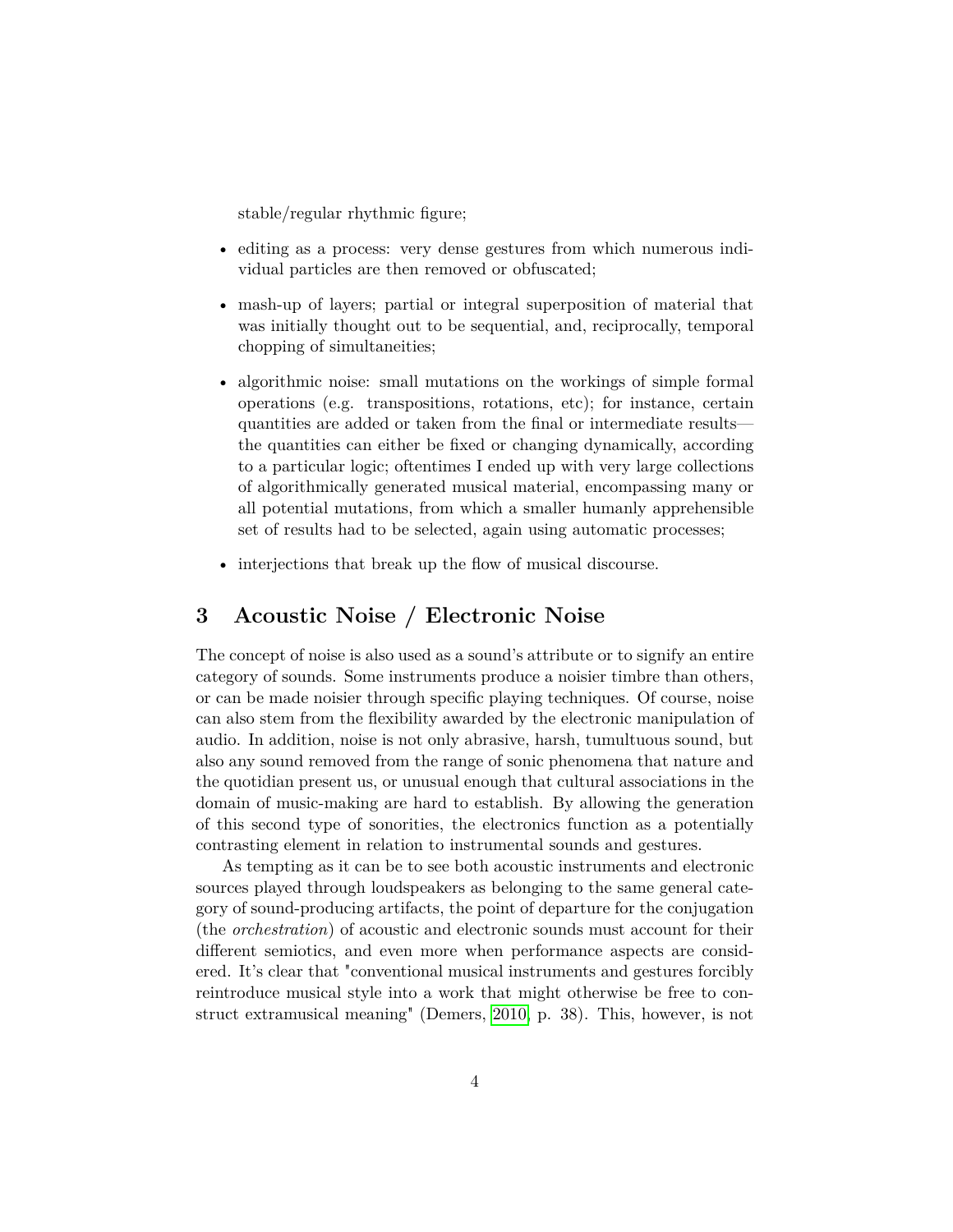a fatality, because the composer remains in control of the effect, up to the point where most conventionality is bypassed.

*2458208* uses mostly standard instrumental techniques, and the electronics part is to be seamlessly integrated in the ensemble. The integration generally follows one of three modes: (a) several instruments and electronics are interleaved to contribute tone colors to a compound whole texture, in which there is to be no semantic different between sound sources—the listener may even remain unsure if a sound is being produced by an acoustic instrument or by electronic means; (b) electronics present a "noisier" commentary on an acoustic gesture, taking in account the sonic character of the gesture; and (c) electronics provide a backdrop against which the timbre of acoustic instruments is transfigured.

## <span id="page-4-0"></span>**4 Pitch-Noise Continuum**

Noise, especially when taken as an infinite multiplicity—e.g. as in *white noise*—has the nature of an abstraction encompassing all sounds. Like a raw marble block in the sculptor's studio, it exhibits the potential for generating all creations, that have to be carved *out of it*, filtered from the endless cacophony of other unwanted materialities.

As noted by Hainge [\(2013\)](#page-11-7):

White noise is a plane (that does not exist in actuality) composed of the sum total of all possible sonic frequencies emitted simultaneously. Any sonic expression is then necessarily the contraction into actuality of a zone of this plane or the conjugation of different points on this plane. Every expression is therefore born out of noise and carries noise within it. As expression passes into actuality, however, it is all to easy to forget this and to imagine that that expression is a discrete and autonomous object that exists independently of a greater whole, to concentrate on its content or identity as opposed to the process by which that content or identity comes to be expressed. It is, however, impossible for the content of expression to separate itself from the immanent plane out of which it is formed and the differential process through which it comes to be—'meaningful' expression becoming such only by contracting noise into a form that no longer seems noisy. (p. 18)

This idea finds its maximal expression in the thought of philosopher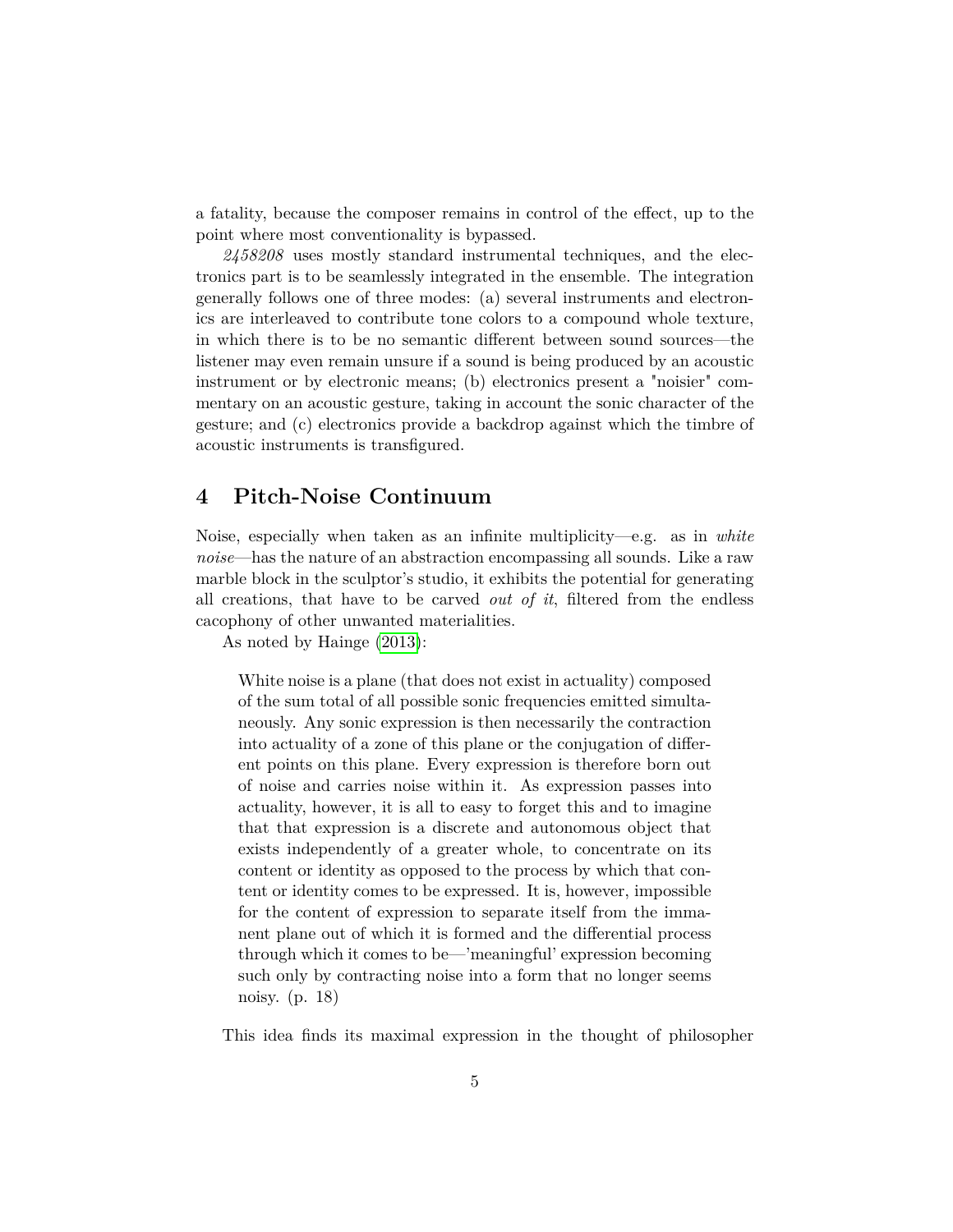Michel Serres, who argues for a perspective of noise as indeed the foundation, the primordial force, and the pervading background of the cosmos (Serres, [1982\)](#page-11-8). All meaning is thus born out of noise: "Comme Aphrodite, mère de toute beauté, naquit d'un coup de l'écume et du ressac, émerge soudain de la mer chaotique du bruit: la Musique. Elle en lisse les épines et en intègre les signaux." (Serres, [2011,](#page-11-9) p. 20).

If, on one side, noise represents the cosmos, one the other side pitch represents the atom. Pitch, the minimum constituent of noise, is a pure tone, a single sine waveform, as obtained through a sinusoidal oscillator. Between noise and pitch there's an infinite continuous gradient of possibilities. Pitches accumulate and, given a large enough number of them, progressively start being perceived as noise. And noise, progressively removed of its constituents, acquires the impression of pitch.

There's nothing new in the establishment of a continuum between pitch and noise. For decades composers have been resorting to additional roles of pitch, including contrasting it to noise (Roads, [2015,](#page-11-10) pp. 208-212). Developments in electronic music prompted new ways of approaching sound materials and musical structures. In this context, e.g., Smalley [\(1986\)](#page-11-11) introduces a spectral typology of sound, encompassing a continuum between note, node and noise. Regarding the specific techniques to peruse the continuum, Wishart [\(1994,](#page-11-12) p. 33) notes that it is possible to process initially unpitched sounds in order to give them pitch qualities, and one of the approaches to that effect involves narrow filters that "can single out narrow ranges of partials from a spectrum. A very narrow fixed filter can thus impose a marked spectral peak on the noisiest of sounds, giving it a pitched quality." He also observes: "Noisiness can be a matter of degree, particularly as the number of heard components in an inharmonic spectrum increases gradually to the point of noise saturation" [\(1994,](#page-11-12) p. 37). Furthermore, when considering the problem of integrating pitched and unpitched "architectures", he proposes an approach where "the imposition of stable resonant structures on complex (and noise-based) objects through, for example, filtering techniques may be a way of achieving a mediation between a morphologically-based and a lattice-based architecture in the musical structure" (Wishart, [1996,](#page-11-13) p. 107).

For *2458208*, I used the pitch-noise continuum as a major force in the unrolling of the musical narrative. In particular, many sounds present in the electronics part were created by starting with the recording of a noisy source, and then applying a bank of variable band-pass filters (or resonators) that could be extremely narrow if needed. The precision required to obtain the final effect demanded that filtering had to be done in the frequency domain, through analysis from the output of Fourier transforms and subse-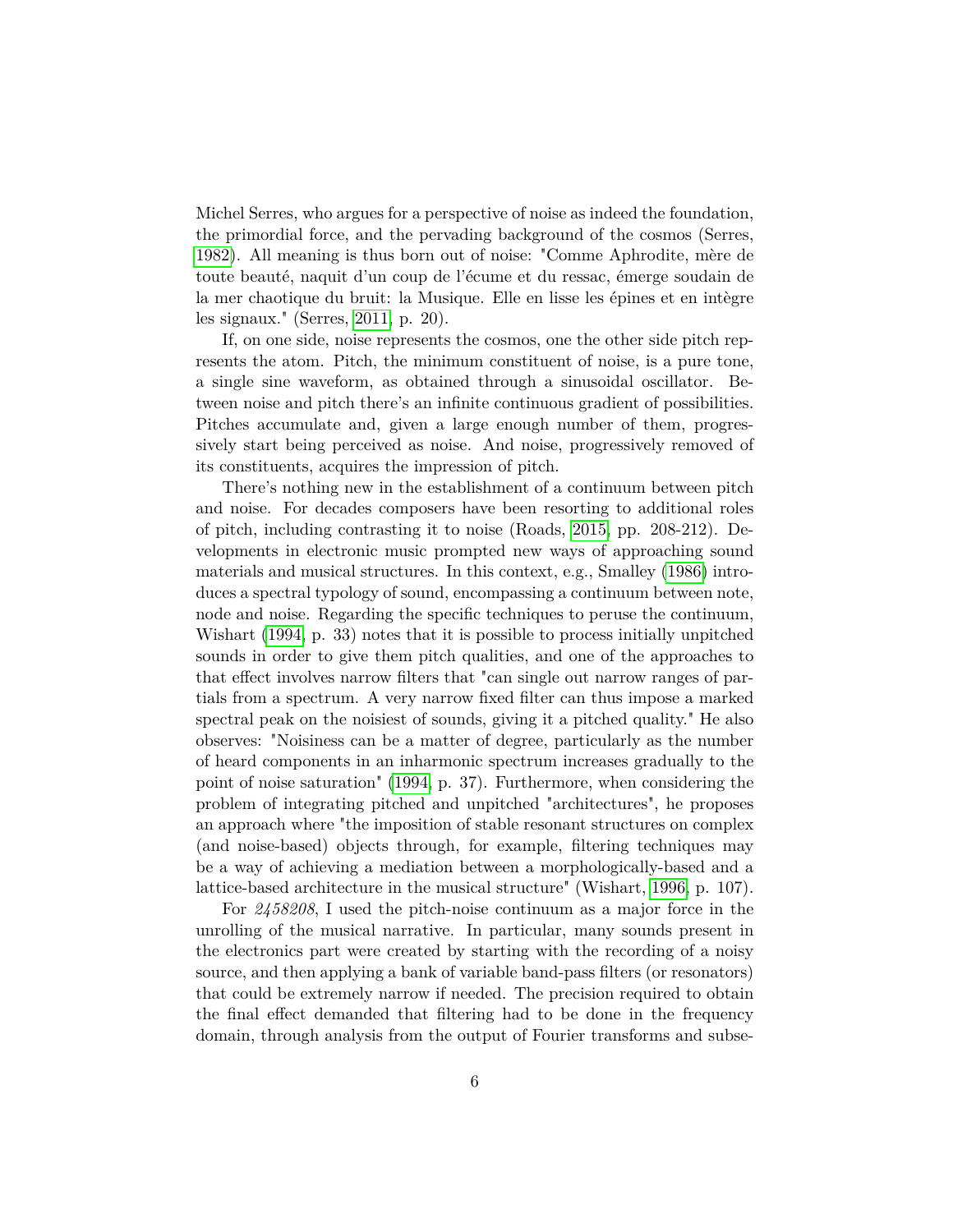quent resynthesis. I found white noise or other distributions of energy in the sound spectrum ("red noise", etc.) uninteresting as initial sounds to be filtered, because they are too balanced and perfectly static in time. Instead, I recorded and used the sound from electric appliances, motors, traffic, street noise and other prosaic sources that surround us. This way, inherent dynamics in the spectrum of the original sources, changing constantly through time, would excite different bands of the filter, itself set up to periodically change the central frequencies of each band, according to a pre-established harmonic sequence. In addition, by increasing and decreasing the width of each band, the sound would resemble more either the original recording or a chord of pure sine waves. I set up a technical solution that allowed me to experiment and perform with these settings (see details in Section [6\)](#page-7-0). The results were recorded and further processed to be played live, together with the ensemble.

## <span id="page-6-0"></span>**5 Noise and Time**

A periodic sound will be perceived as rhythm or pitch depending on the duration of each cycle. At the same time, and as observed by Stockhausen [\(1989,](#page-11-14) p. 93), "the continuum between sound and fixed pitch is nothing more than that between a more and a less stable periodicity: the noisiest noise being the most aperiodic".

It's possible to establish an analogy for the pitch-noise continuum in the temporal domain. A pure pitch is equivalent to a sequence of periodic onsets, and then as the conformance to a regular grid is progressively abandoned, through a myriad of techniques like syncopation, metrical ambiguity, tempo distortion, etc., the resulting sounds approach the pole of maximum irregularity, i.e. noise.

There is an *isomorphism between pitch and time* when the structures present in one of the domains can be mapped into structures of the other domain, thus preserving the relations between elements. It remains an ongoing debate whether the two domains interact or, on the contrary, function independently on listeners' musical perception (Costa, [2017,](#page-11-15) p. 32, and references therein). In any case, the transposition of musical ideas that deal with pitch into ideas that deal with time, and vice-versa, has been, for a long time, of great interest to musicians. Even when the analogy is not to be conceptually embodied in the musical work, or if the connection may remain elusive to the listener, it works as a tool in the composition process and as a catalyst of musical creativity.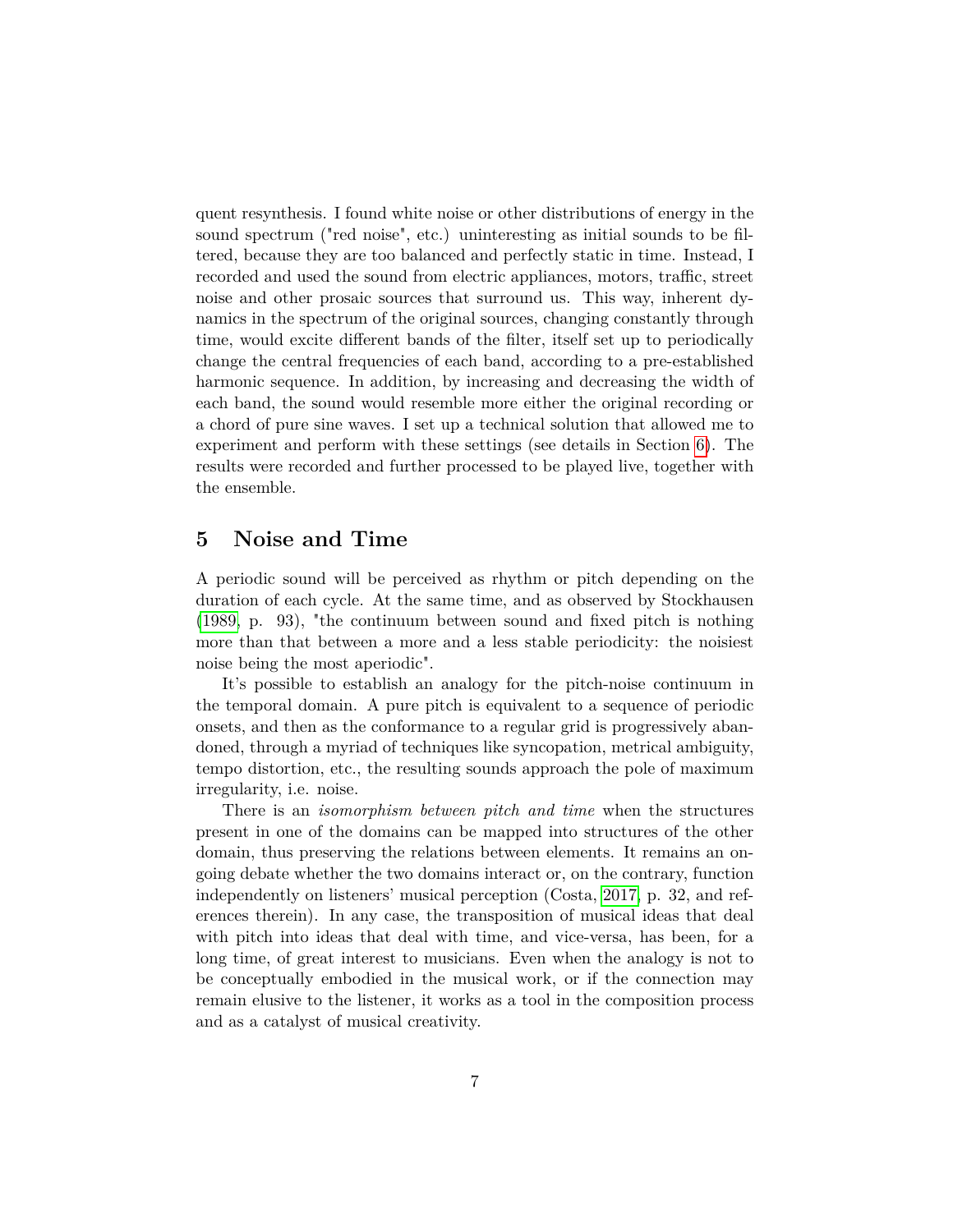In *2458202* I played with the gradient between rhythmic regularity and irregularity in a way that mirrors the gestures of the pitch layer.

## <span id="page-7-0"></span>**6 Technical Implementation**

#### <span id="page-7-1"></span>**6.1 Software and Motivation**

The realization of the electronics part was accomplished using SUPERCOL-LIDER<sup>[1](#page-7-2)</sup> together with a project called CL-COLLIDER<sup>[2](#page-7-3)</sup>, written in the programming language Common Lisp.

SuperCollider is a platform for audio synthesis and algorithmic composition, encompassing three components: (a) a synthesis server (scsynth), (b) a programming language (sclang), and (c) a development environment (scide). Of these, I only use the synthesis server, and communicate with it through messages exchanged in OSC protocol, sent and received by the cl-collider library. This library works as an alternative client to the server, replacing the "built-in" language. There's nothing wrong with sclang, though. It's fully-featured and offers useful abstractions for common tasks in the field of music. However, I had already invested significant time and energy learning Common Lisp, and wanted to benefit from my previous undertakings with it.

Lisp (a family of programming languages of which Common Lisp is a dialect) has a rich history in the development of musical systems. Examples of current projects written in Lisp and/or that rely on it are: PWGL<sup>[3](#page-7-4)</sup>, OPENMUSIC<sup>[4](#page-7-5)</sup>, COMMON MUSIC<sup>[5](#page-7-6)</sup>, SLIPPERY CHICKEN<sup>[6](#page-7-7)</sup>, OPUSMODUS<sup>[7](#page-7-8)</sup>, IN-cuding<sup>[8](#page-7-9)</sup>, and LILYPOND<sup>[9](#page-7-10)</sup>. Other than historical reasons—Lisp was one of the first high-level programming languages, once prevalent in academia, particularly in artificial intelligence research—some of its features may explain why it has been favored in the musical domain. It offers ample support for the linked list as a basic data structure, which is convenient to use in conjunction with symbolic music materials, like short sets, series, chords, scales, rhythmic figures, etc. Lisp simplifies many aspects of computer operation

<span id="page-7-2"></span><sup>1</sup><https://supercollider.github.io/>

<span id="page-7-3"></span> $^{2}$ <https://github.com/byulparan/cl-collider>

<span id="page-7-4"></span> $3$ <http://www2.siba.fi/PWGL/>

<span id="page-7-5"></span><sup>4</sup><http://repmus.ircam.fr/openmusic/home>

<span id="page-7-6"></span><sup>5</sup><http://commonmusic.sourceforge.net/>

<span id="page-7-7"></span> $6$ <http://www.michael-edwards.org/sc/>

<span id="page-7-8"></span><sup>7</sup><http://opusmodus.com/>

<span id="page-7-9"></span><sup>8</sup><http://incudine.sourceforge.net/>

<span id="page-7-10"></span><sup>9</sup><http://lilypond.org/>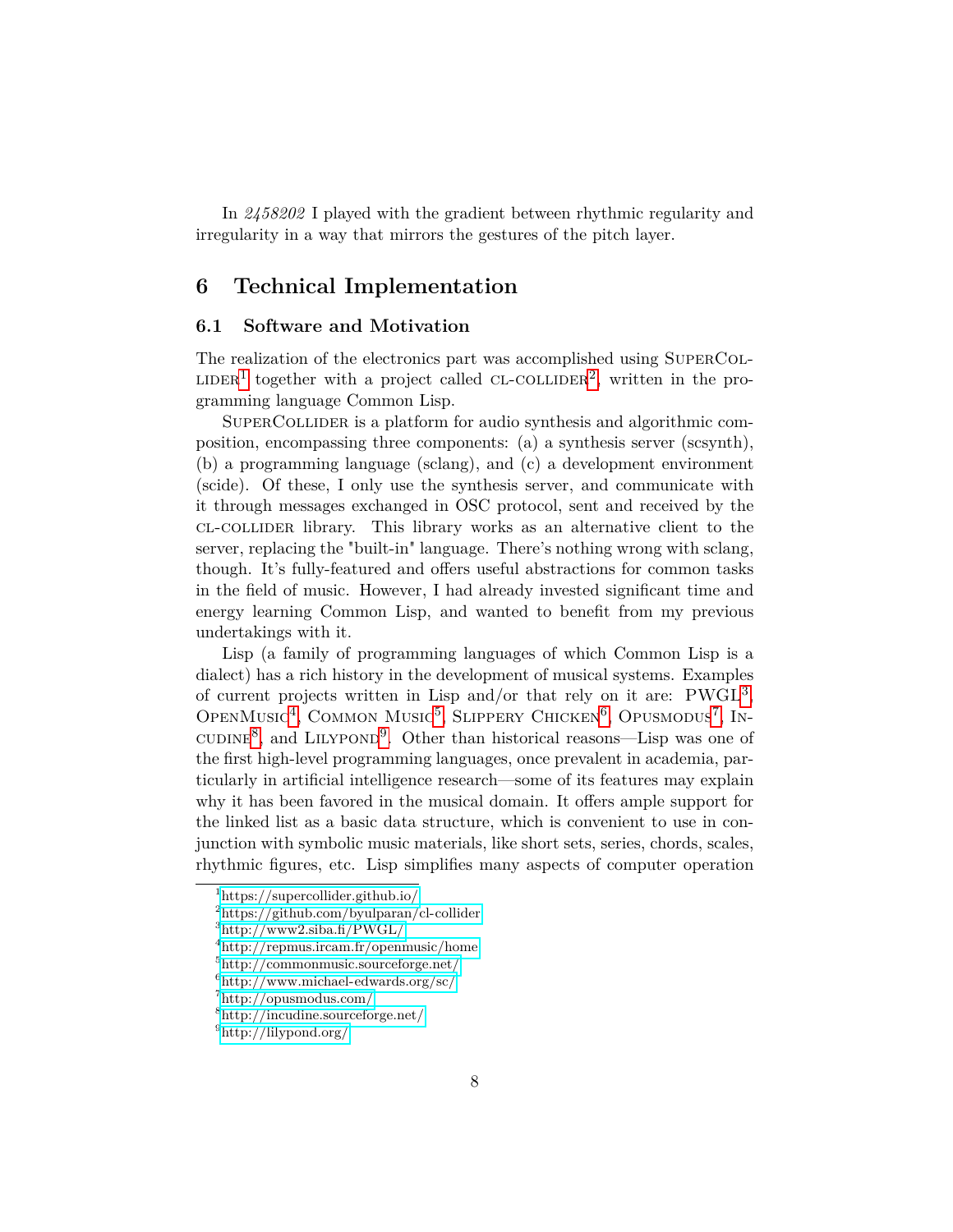through automatic memory management, dynamic typing, first class functions, and a uniform syntax. It's flexible, multi-paradigm, and extensible through a state-of-the-art macro facility. Coding in Lisp is associated with an interactive, incremental style of development that mimics the process of exploring and progressively furthering musical ideas practiced by many composers and musicologists. This said, it must be stressed that various languages may offer the same or other advantages. In the end, language choice is first and foremost a matter of personal preference.

Cl-collider is an open-source library created by Park Sungmin, with contributions from others. It's still classified by the author as an experimental project, currently under active development. Despite some rough edges, it's advantageous for those willing to erect customized systems over basic building blocks, combining a powerful general-purpose programming language with a synthesis server loading ready-made unit generators. This tooling combination enabled me to work in a text-based environment, as is my preference, using abstractions that hide away the intricacies of low-level digital sound processing, all in a subjectively efficient, flexible, expressive and scalable manner.

#### <span id="page-8-0"></span>**6.2 Controlling Resonances**

What follows is a partial illustration of how CL-COLLIDER helped in creating a bank of very narrow band pass filters, with continuously-controllable bandwidth, that processes an original sound, while automatically sequencing a predefined set of harmonic fields.

The code in Listing [1](#page-8-1) defines a brick-wall band pass filter using the output of a fast Fourier transform (FFT) and subsequent resynthesis through the inverse FFT.

```
1 ( defsynth band ((in-bus 0) ( out-bus 0)
2 ( freq 440) ( q 20) ( q-mod-depth 0))
3 ( let * (( in ( in . ar in-bus 2))
4 (q (+ q ( mouse-x . kr (- 0 q-mod-depth ) q-mod-depth )))
5 ( chain ( fft ( local-buf '(8192 8192)) in ))
6 ( chain ( pv-brick-wall chain
7 (* ( sample-dur . ir ) (+ (- freq q )))))
8 ( chain ( pv-brick-wall chain
9 (- (* (sample-dur.ir) (+ freq q)) 1)))
10 ( out ( ifft. ar chain ) ) )
11 ( out . ar out-bus out )))
```
Listing 1: Defining the FFT band pass filter.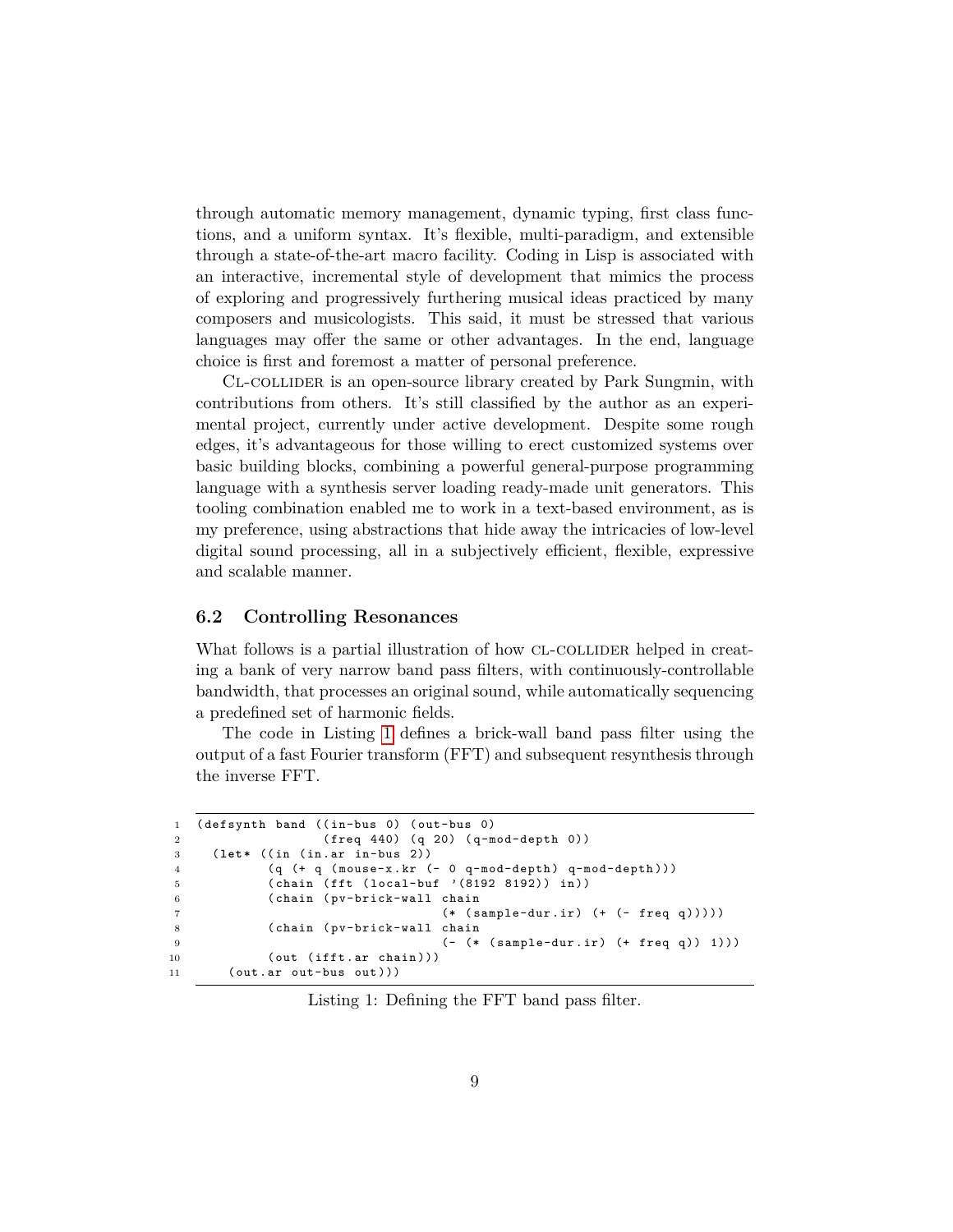By adjusting q it's possible to expand or contract the width of frequencies allowed to pass through. As it nears zero, the sound will approximate a sine wave with a frequency of freq. Larger values will open the bandwidth still centered on freq—thus producing more and more of the original noisy sound. By mapping this value to the horizontal position of the mouse cursor on screen, I had a straightforward way to perform along the pitch-noise continuum in real time.

Code Listing [2](#page-9-0) shows the functions that create the filter bank and that add a number of overtones to each of the pitches in a chord. The second function (harmonics) contains a basic example of leveraging previously written code, assembled in a personal library for algorithmic composition, TROCADOLIB<sup>[10](#page-9-1)</sup>.

```
1 ( defun multi-band ( in-bus out-bus freqs q)
2 ( make-array ( length freqs )
3 : initial-contents ( mapcar ( lambda ( x)
4 ( synth ' band : in-bus in-bus
5 : out-bus out-bus
\mathbf{f} is the contract of the contract of the contract of the contract of the contract of the contract of the contract of the contract of the contract of the contract of the contract of the contract of the contract of t
7 \t3 \t4 \t4 \t5 \t78 : q-mod-depth 50
9 \left(1-\frac{1}{2}\right) : to * f x - group *)
10 freqs ) )11
12 ( defun harmonics ( chord harm )
13 ( loop : for n : in chord : append ( trocadolib : harmonic-series n harm )))
```
Listing 2: Functions to produce an array of filters and to add overtones.

In Listing [3,](#page-9-2) the function new-freqs iterates over all the active filters and simultaneously changes their center frequencies, introducing a new chord. Then chord-changes is responsible for scheduling the progression of chords, over time, in the harmonic sequence.

```
1 ( defun new-freqs ( synth-array freqs )
2 ( when (= ( length synth-array ) ( length freqs ))
3 ( loop : for s : across synth-array
4 : for f : in freqs
5 :do ( ctrl s : freq f ))))
6
7 ( defun chord-changes ( time synths changes )
8 ( if changes
9 ( let (( next-time (+ time 10)))
10 ( at time ( new-freqs synths ( first changes )))
11 ( callback next-time #' chord-changes
12 next-time synths ( rest changes )))
```
<span id="page-9-1"></span><sup>10</sup><https://github.com/ntrocado/trocadolib>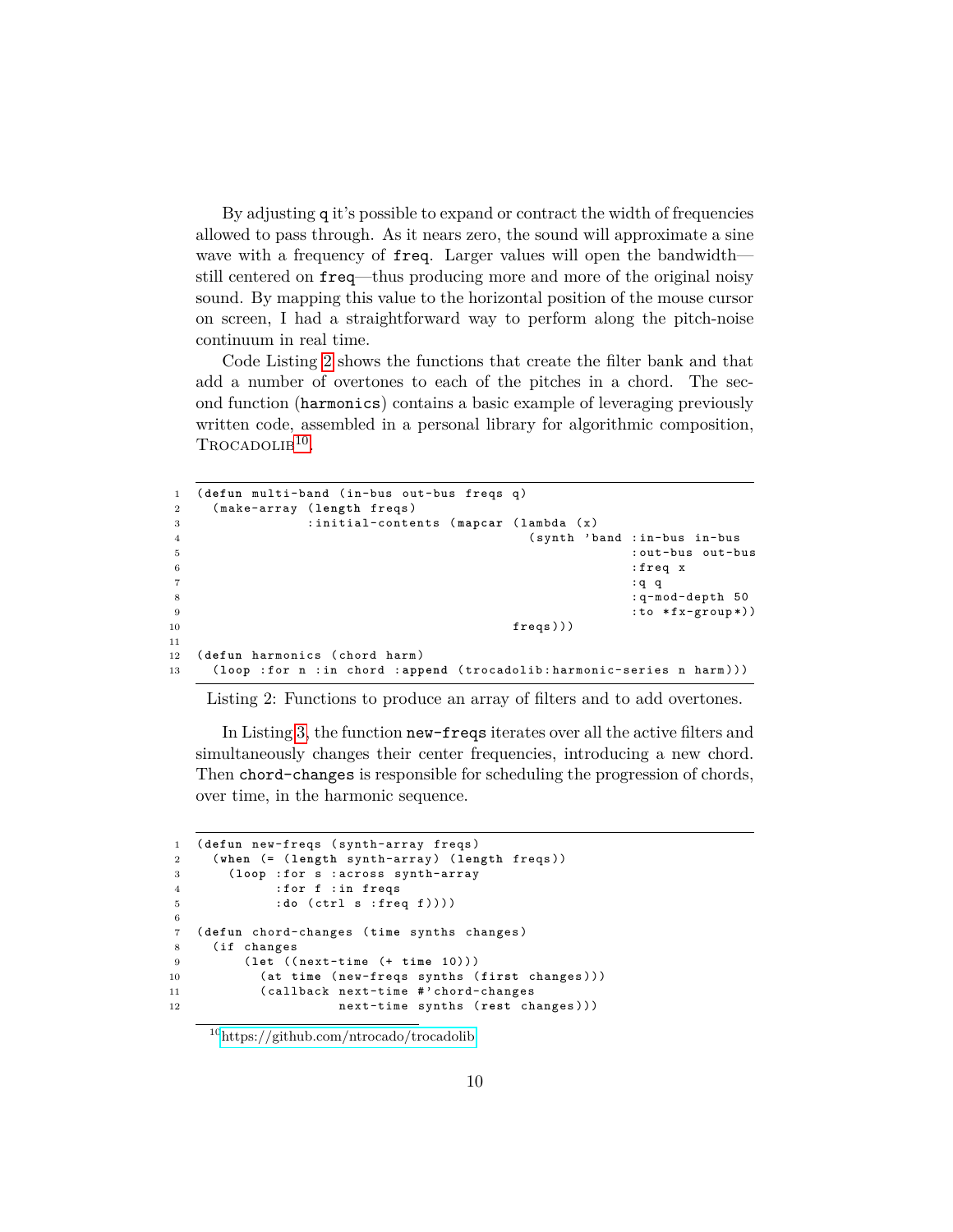| 13 | (progn            |  |
|----|-------------------|--|
| 14 | (free-all synths) |  |
| 15 | $(\text{stop})))$ |  |

Listing 3: Changing the center frequency of all active filters.

Finally, the code in Listing [4](#page-10-1) sets everything up. The function playthrough accepts a chord sequence, which is computed elsewhere in the program. I used sequences with nine chords, or harmonic fields, each of them with eight voices, and a variable number of added pitches, between two and ten, for each of the voices (the overtones). The loading of an audio recording into a buffer (\*wav\*) and the mechanisms for sample playback and processing are also defined elsewhere in the program.

```
1 ( defun play-through ( chord-seq overtones )
2 ( let * (( f-chords ( mapcar ( lambda ( chord )
3 ( mapcar #' midicps
4 (harmonics chord overtones)))
5 chord-seq ))
6 (bands (multi-band *fx-bus* 0
7 ( mapcar #' midicps
8 ( harmonics ( first chord-seq )
9 overtones ))
10 52))
11 ( sound ( synth ' play-wav
12 : bufnum *wav*
13 : rate 1
14 : start 0
15 : amp 0.5
16 : out-bus * fx-bus*)))
17 ( declare ( ignore sound ))
18 (chord-changes (now) bands f-chords)))
```
Listing 4: Playing through the harmonic progression.

# <span id="page-10-0"></span>**7 Conclusion**

Beyond the abrasive, the cacophonous, the subversive, we find under the umbrella of noise a number of distinct ideas that may serve as a framework for musical creation, from morphological aspects to the development of sonic narratives. And beyond instrumental techniques, the use of electronic sound sources and audio processing provides ample opportunity for reflection on the concept of noise and its semantic implications among a taxonomy of sounds. I've been mindful of these ideas in recent works, and they were clearly present in a variety of forms during the composition of *2458202*.